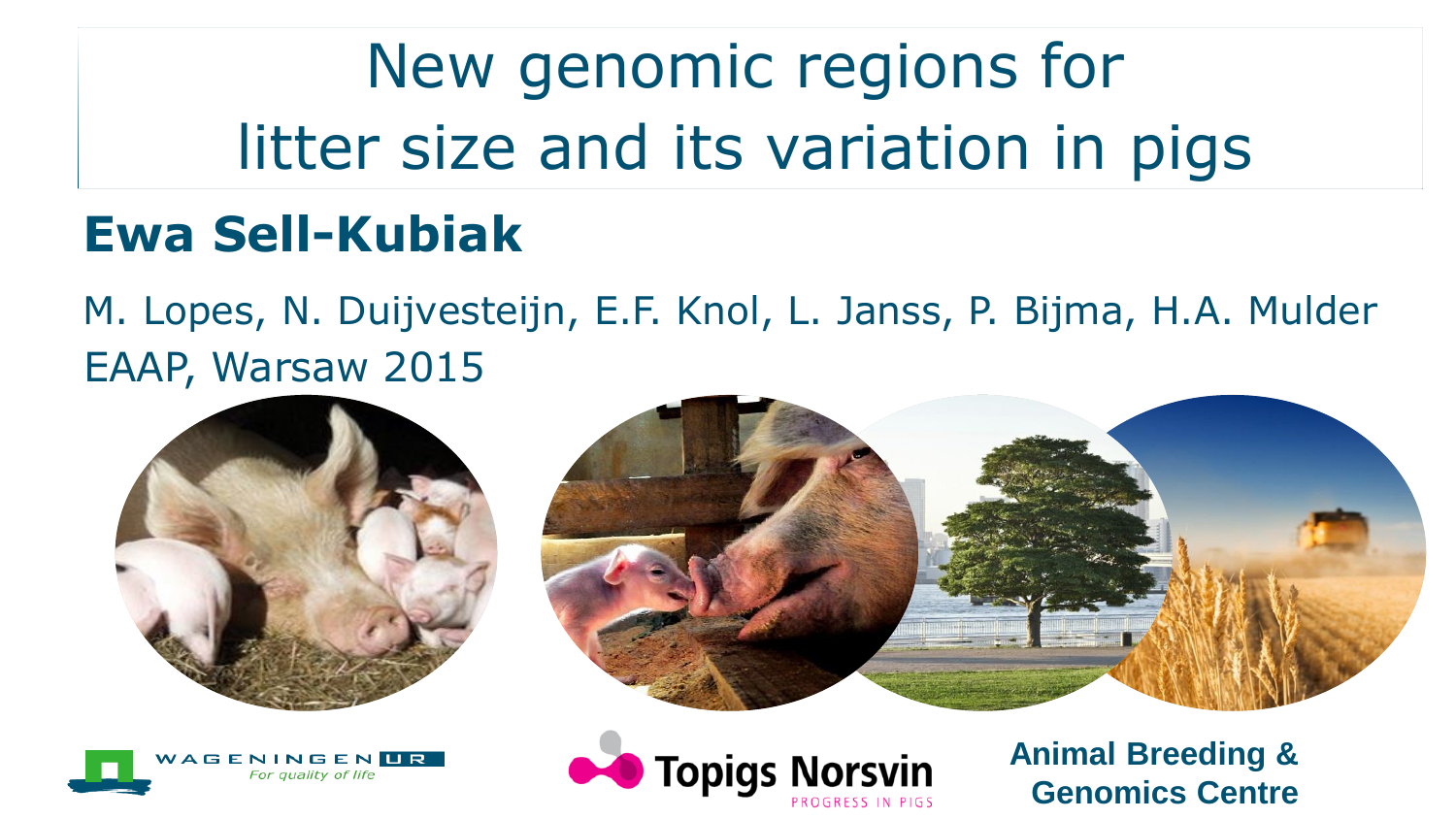## Acknowledgments









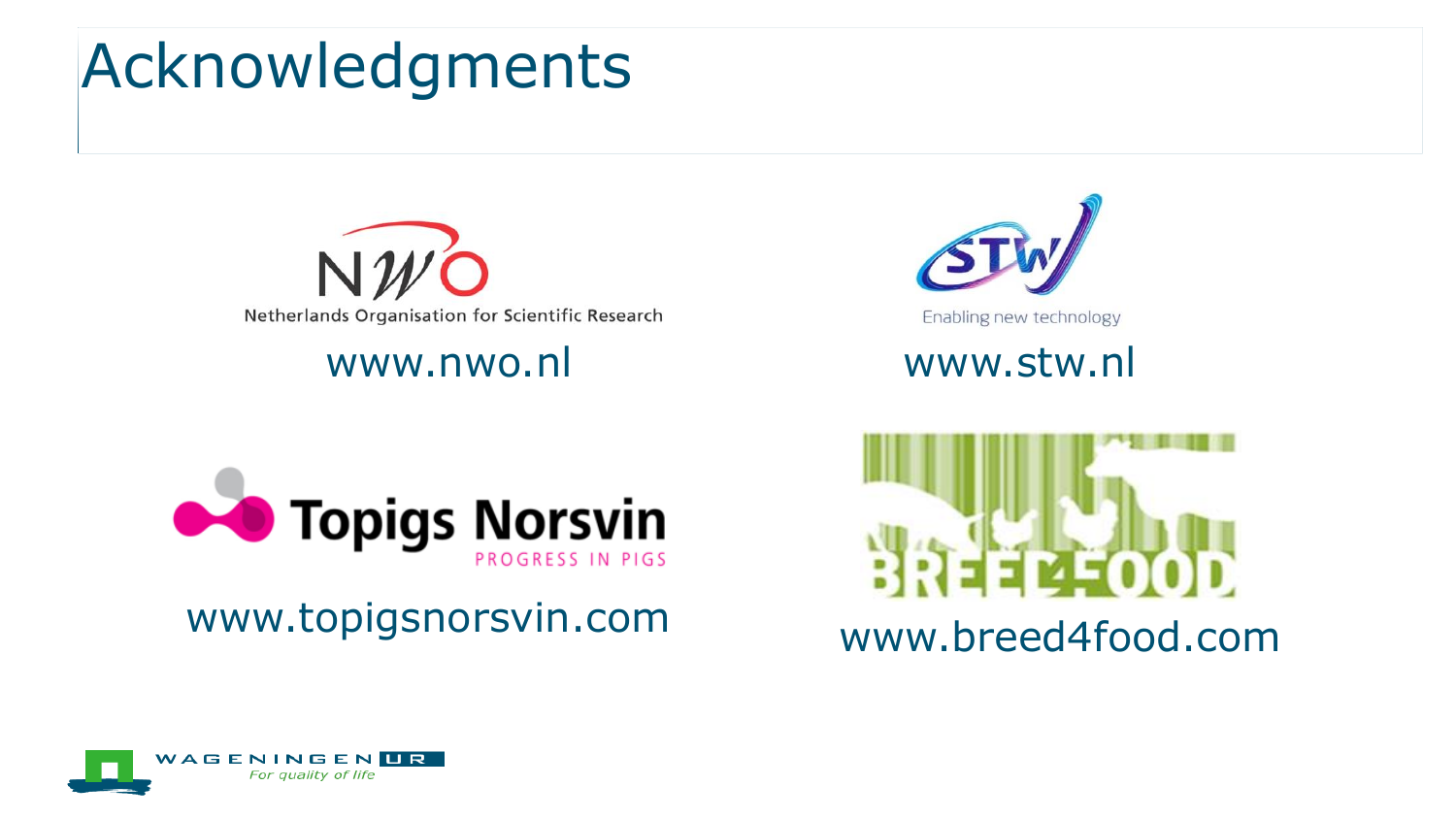## Genetic architecture of variation

Quantitative trait loci  $(QTL) \rightarrow$  control level of traits

Variation of traits has also genetic component  $\rightarrow$  heterogeneity of residual variance  $\rightarrow$  vQTL detected in plants, animals and human

Yet no genomic regions for variation of traits in pigs → no success in study on backfat (Yang *et al.* 2011)

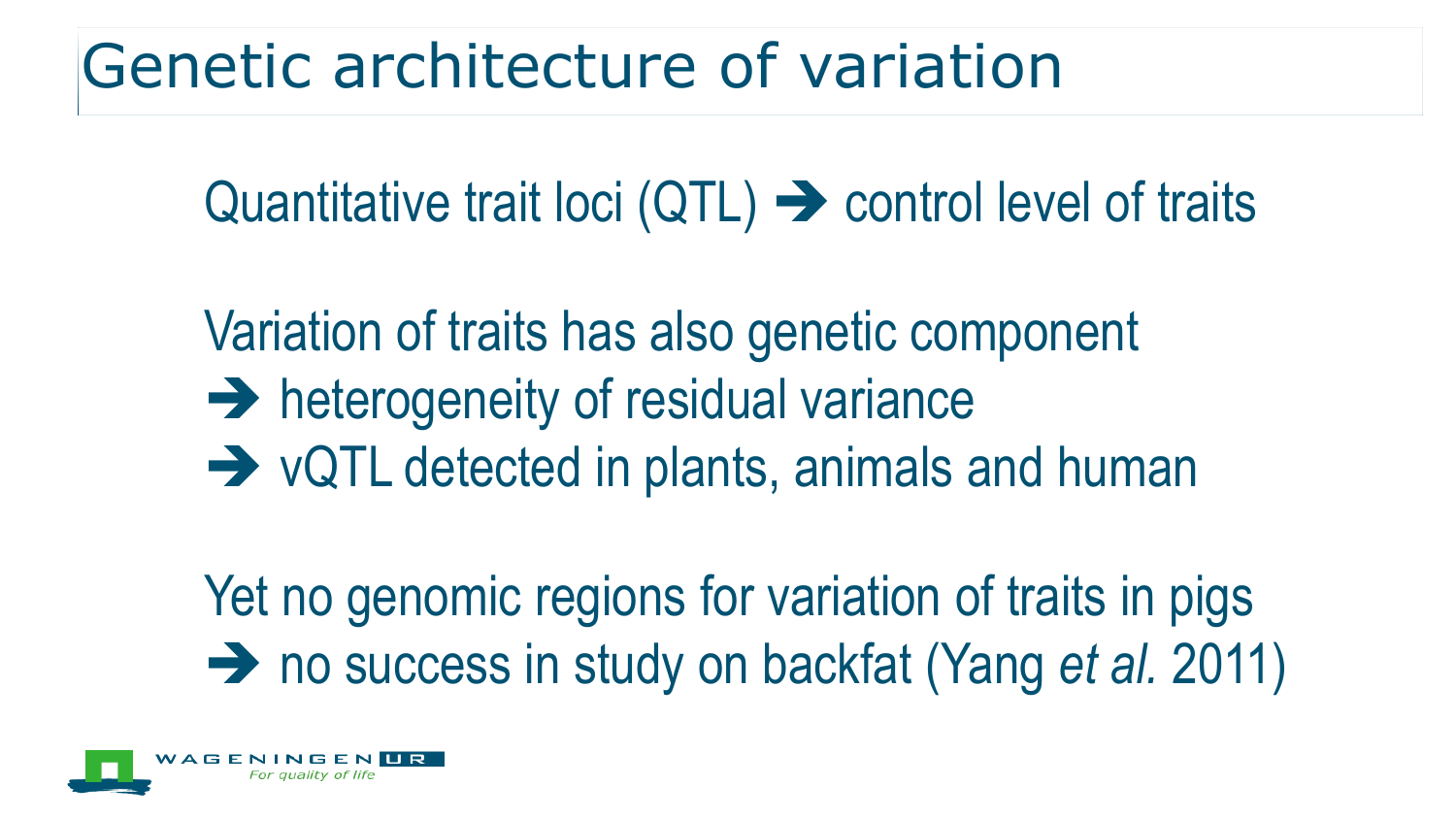## Litter size in pigs

#### Economically important trait

- High number of slaughter pigs per sow per year
	- Closely linked to birth weight

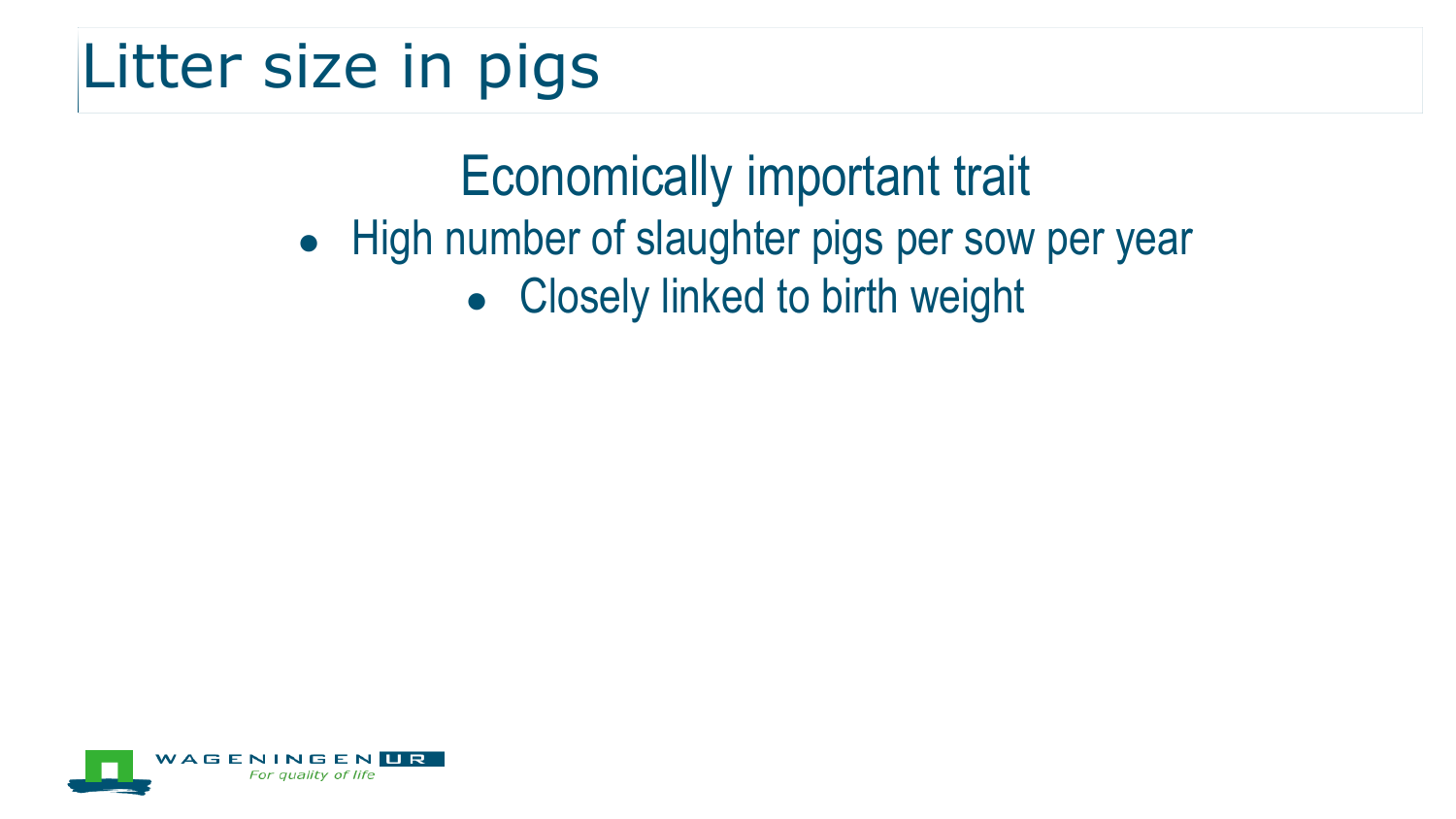## Litter size in pigs

#### Economically important trait

- High number of slaughter pigs per sow per year
	- Closely linked to birth weight

#### **Variation**

- **Between sows and parities**
- Problems with extremely large litters

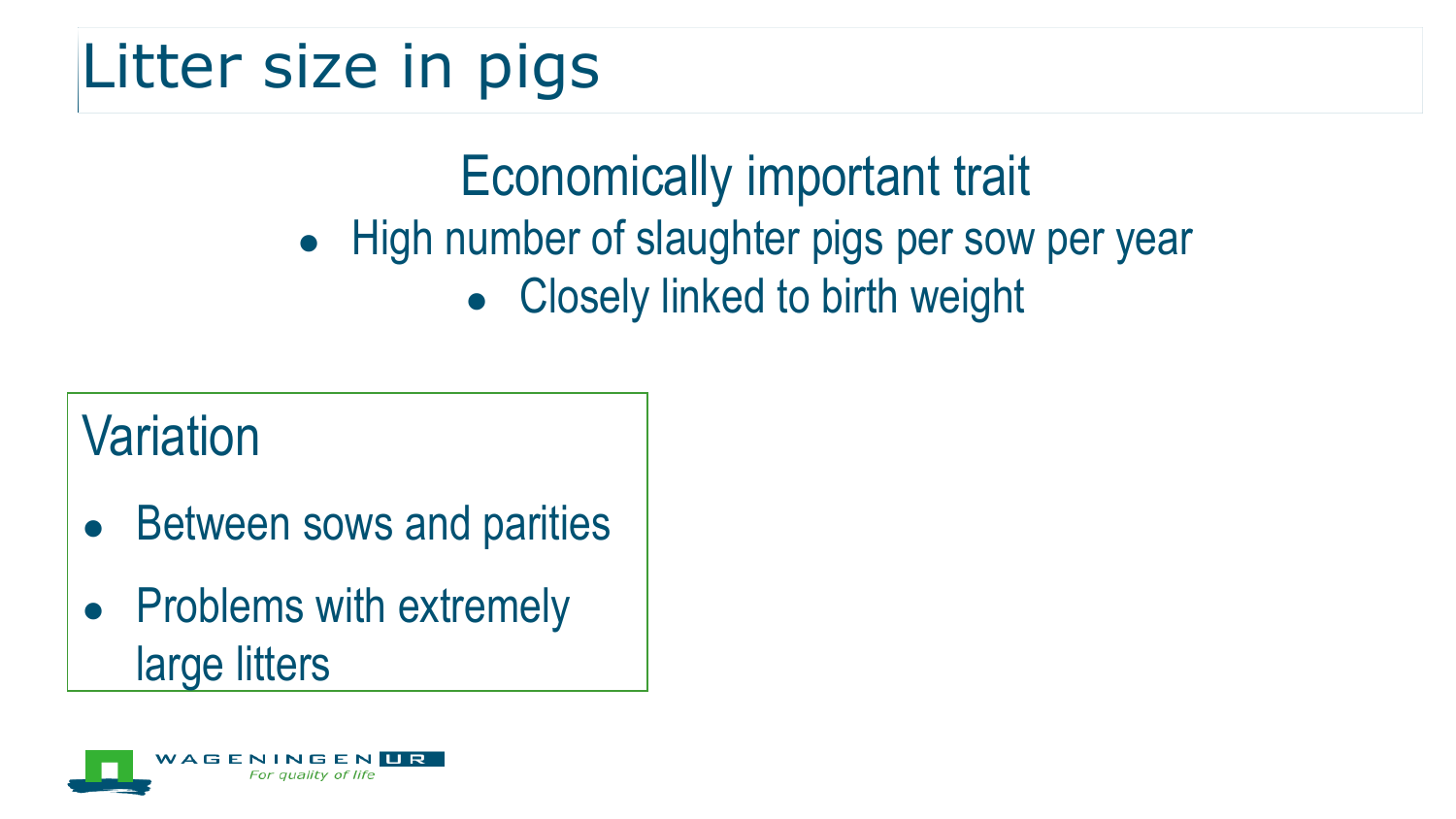# Litter size in pigs

#### Economically important trait

- High number of slaughter pigs per sow per year
	- Closely linked to birth weight

## **Variation**

- **Between sows and parities**
- Problems with extremely large litters



#### Optimum litter size

- Lower mortality of piglets
- Easier management

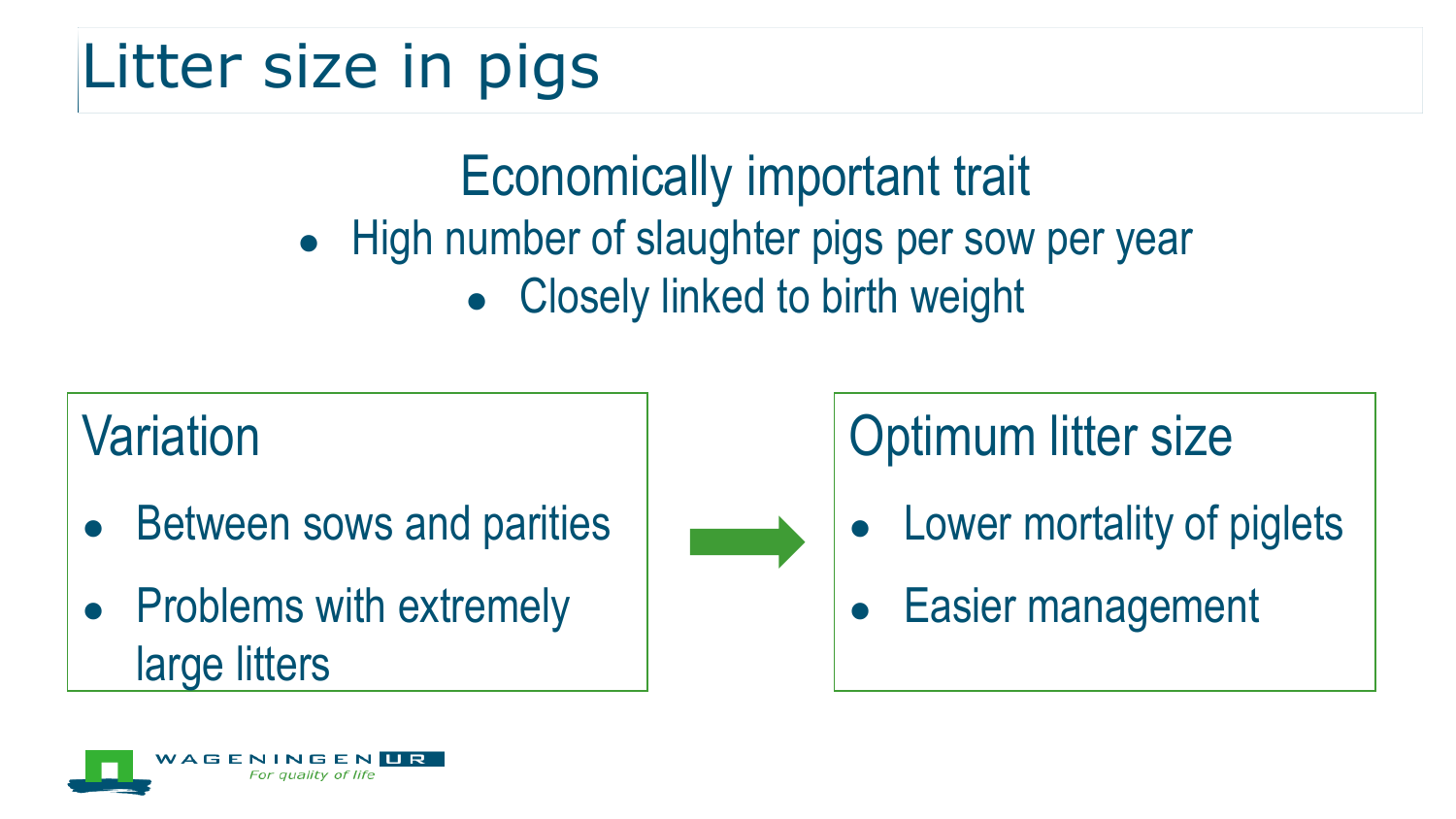## Genetics of litter size variation

#### Studied by residual variance

• Applying double hierarchical GLM (DHGLM)

#### Residual variance has genetic component ● Rönnegård *et al.* 2010 and Felleki *et al.* 2012

No genomic regions reported for variation of litter size

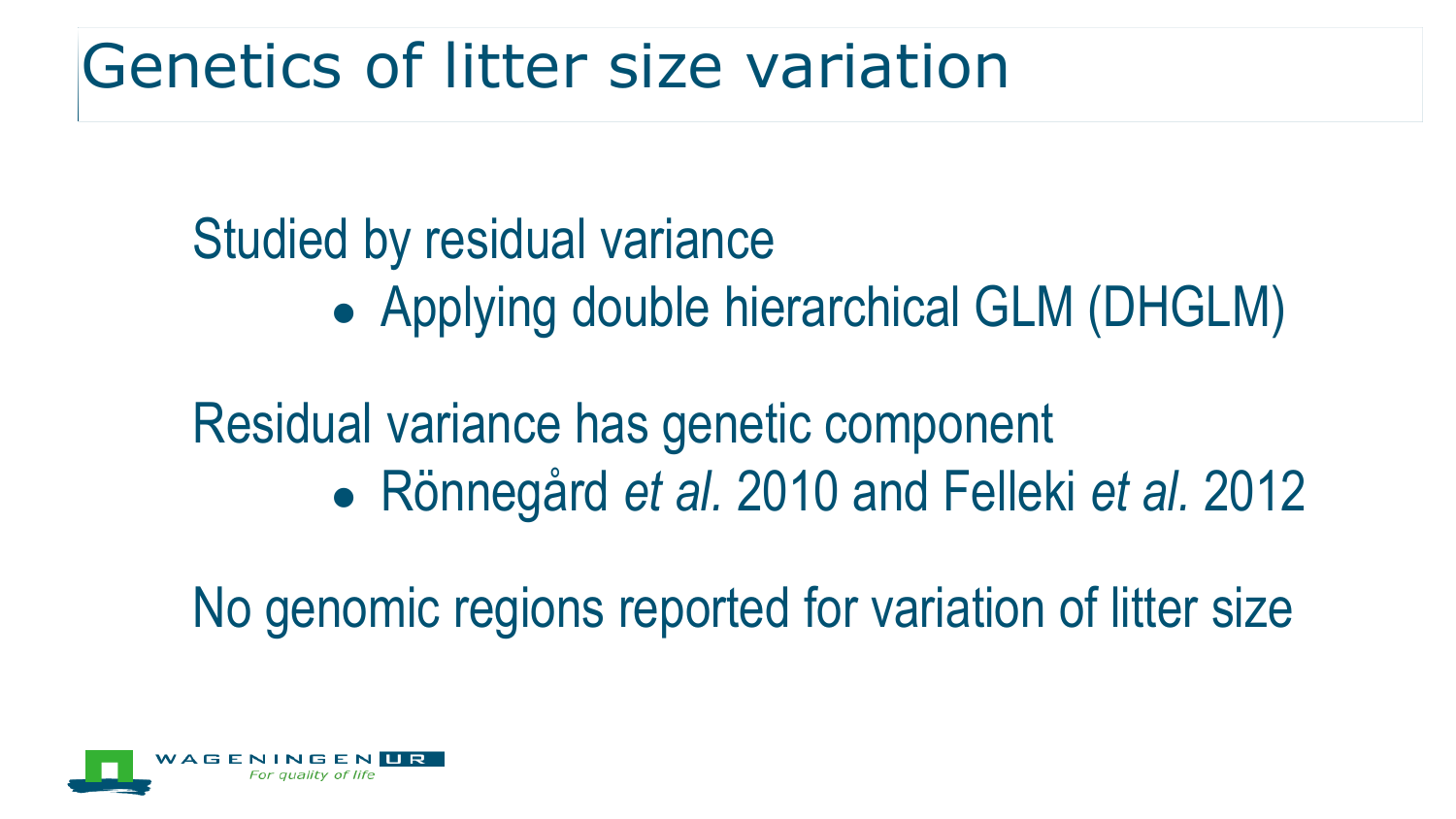

# To detect regions associated with litter size (TNB) and its variation (varTNB)

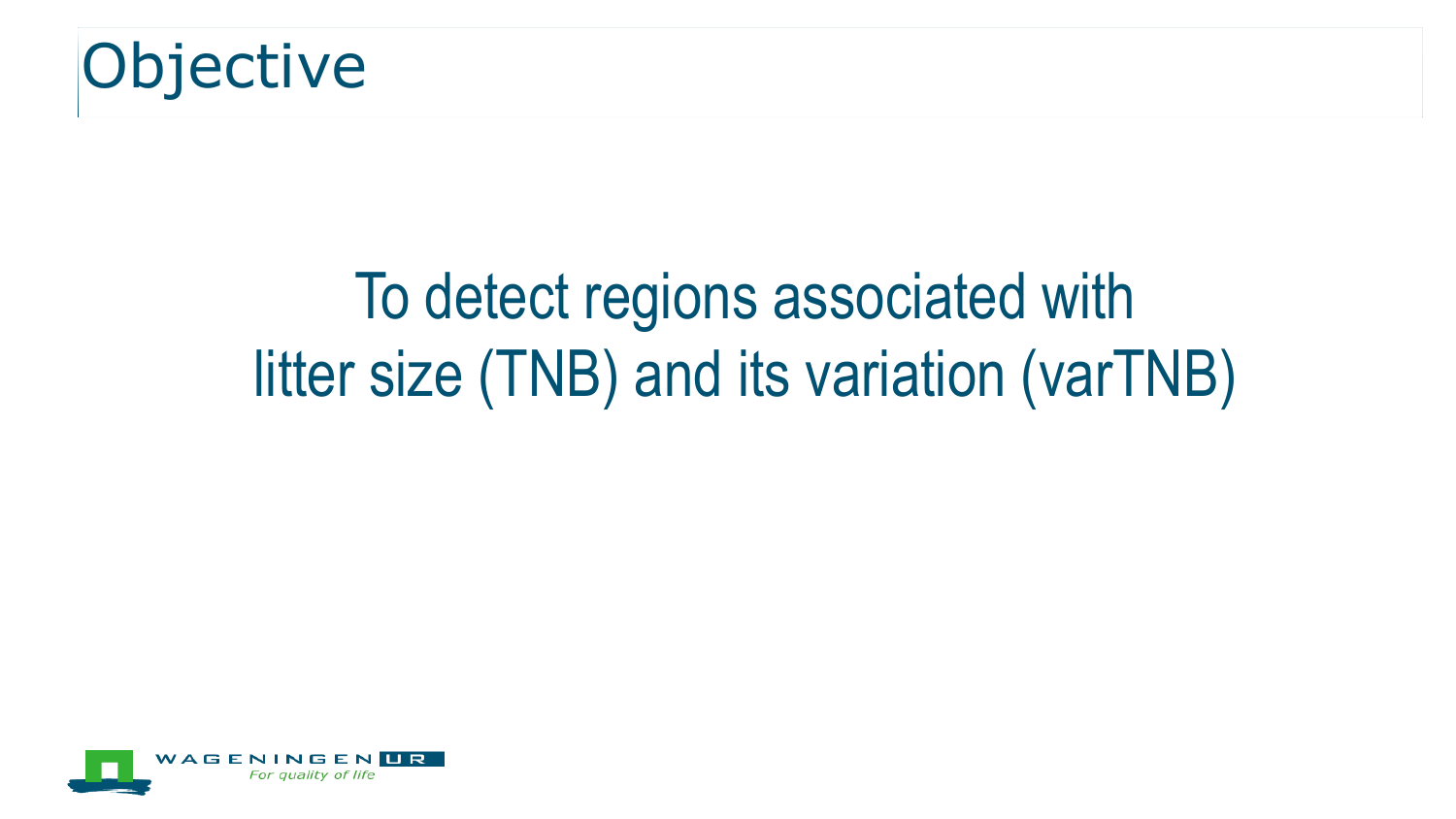#### Data overview

#### **Phenotypes**

- 69,549 Large White sows
- 264,419 TNB records
- At least 4 piglets in litter
- Average TNB  $12.5 \pm 3.2$

#### **Genotypes**

- 2,389 sows and boars
- Genotyped with 60k SNP Beadchip

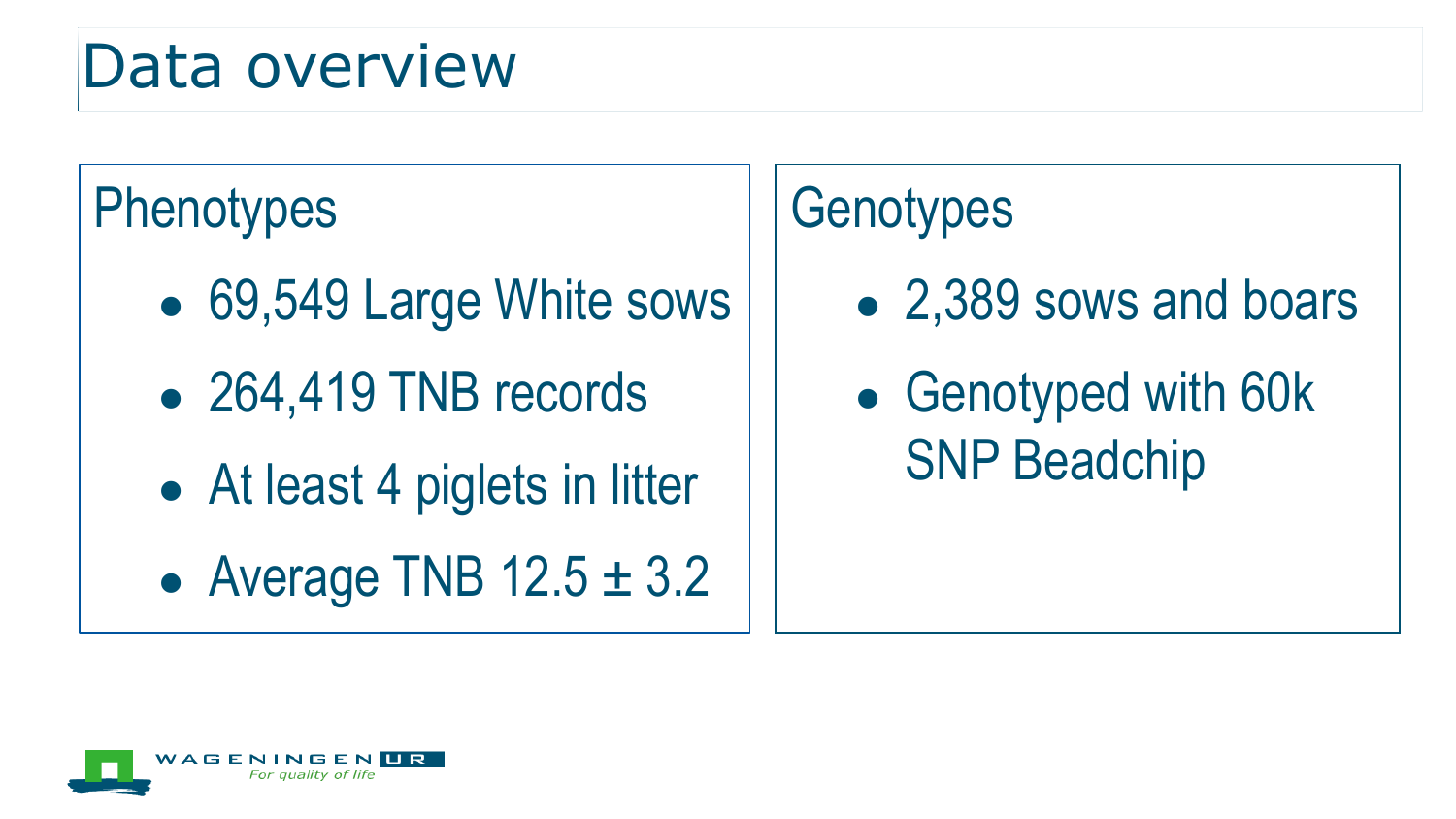# Data for genome-wide association (GWAS)

After all quality controls

- 40,969 SNPs
- 2,351 genotyped sows and boars used in GWAS for TNB
- 2,067 genotyped sows and boars used in GWAS for varTNB

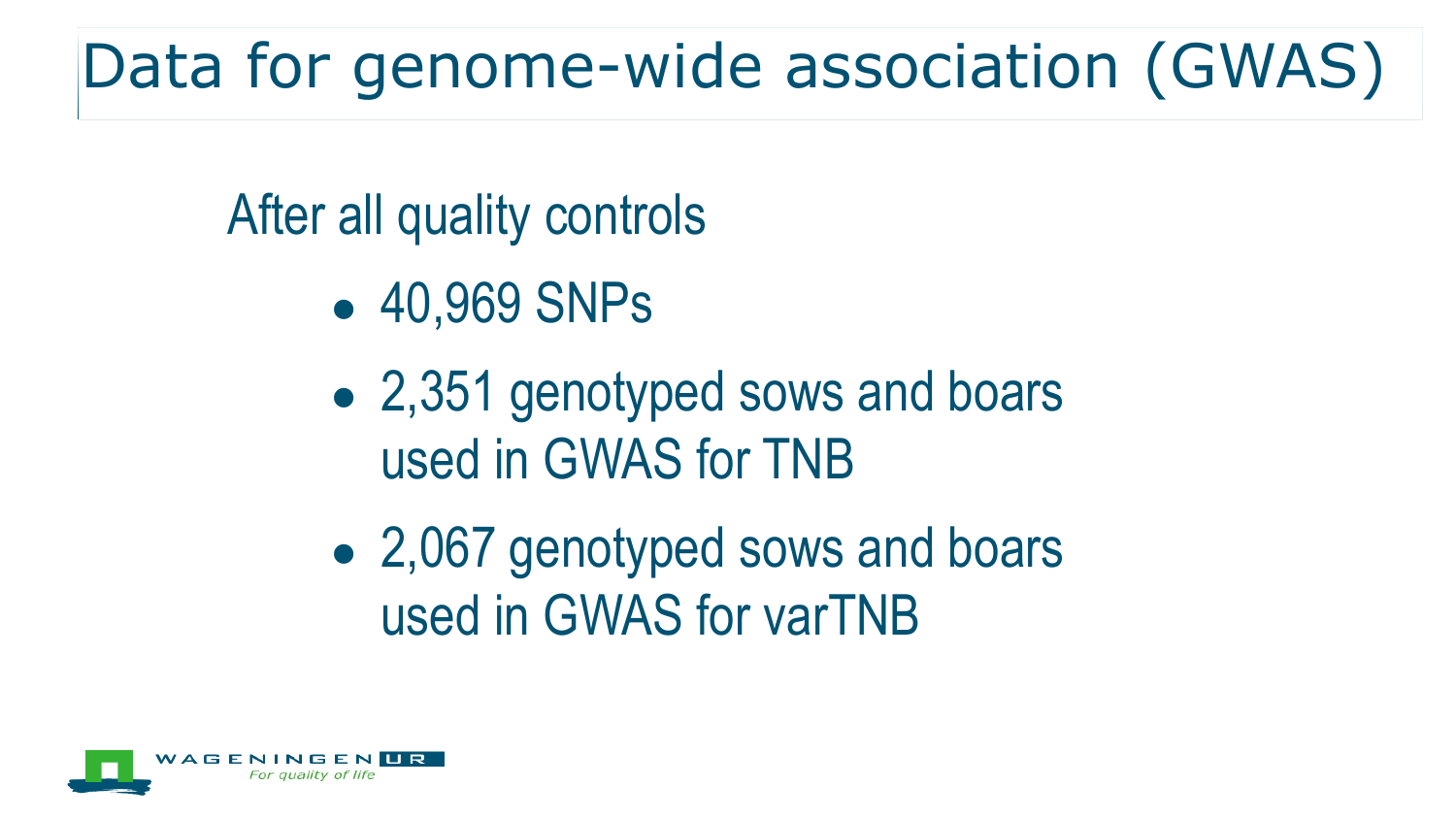#### Methods

#### DHGLM (following Felleki *et al.* 2012) • Estimating breeding values (EBV) for TNB and varTNB

```
TNB = Xb + Za + Upe + e
log(var(e)) = Xb_v + Za_v + Upe_v + e_v
```
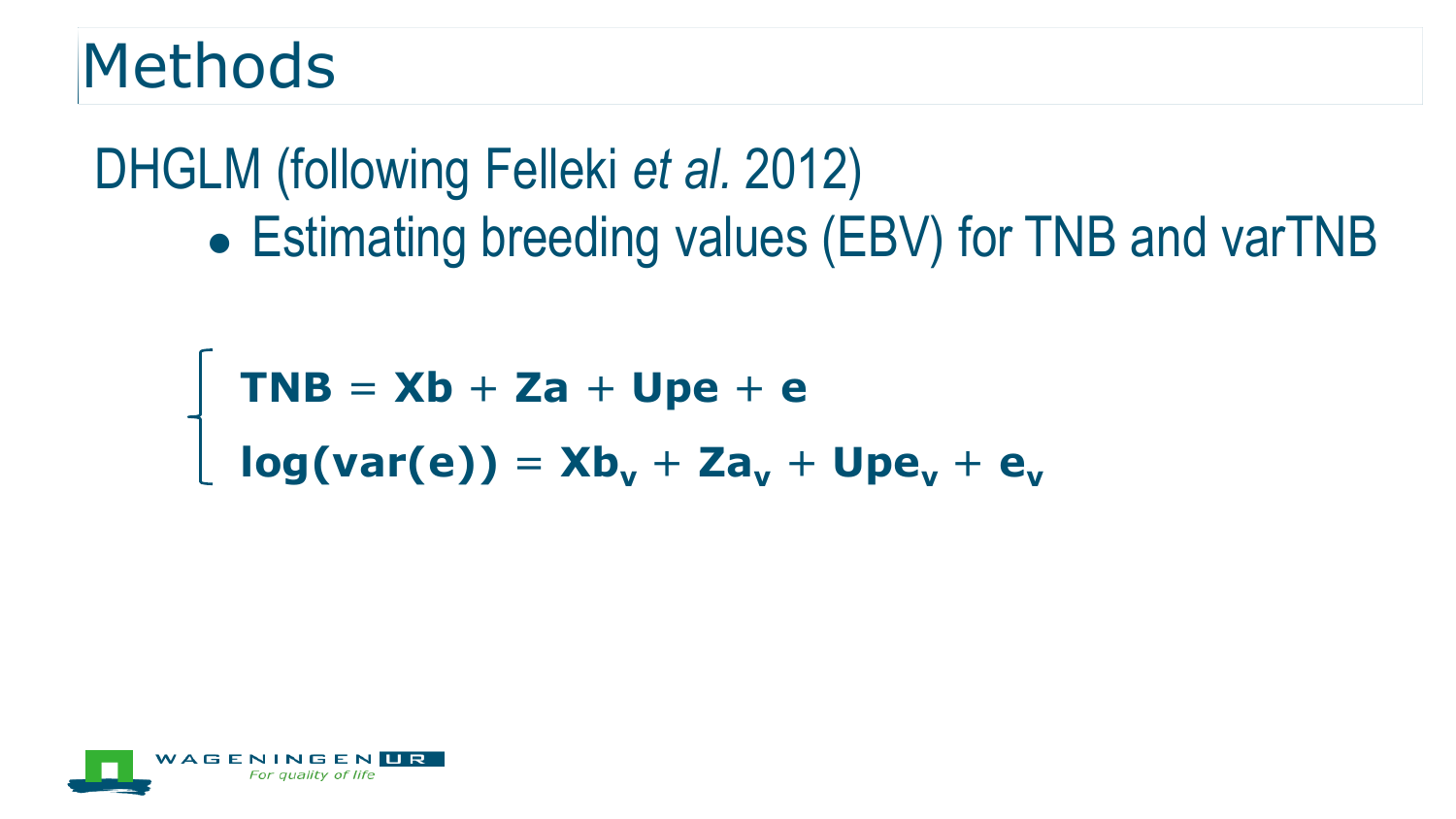#### Methods

 $DHGLM \rightarrow$  EBV for TNB and varTNB

## Deregressed EBV (following Garrick *et al.* 2009) • Optimising use of data

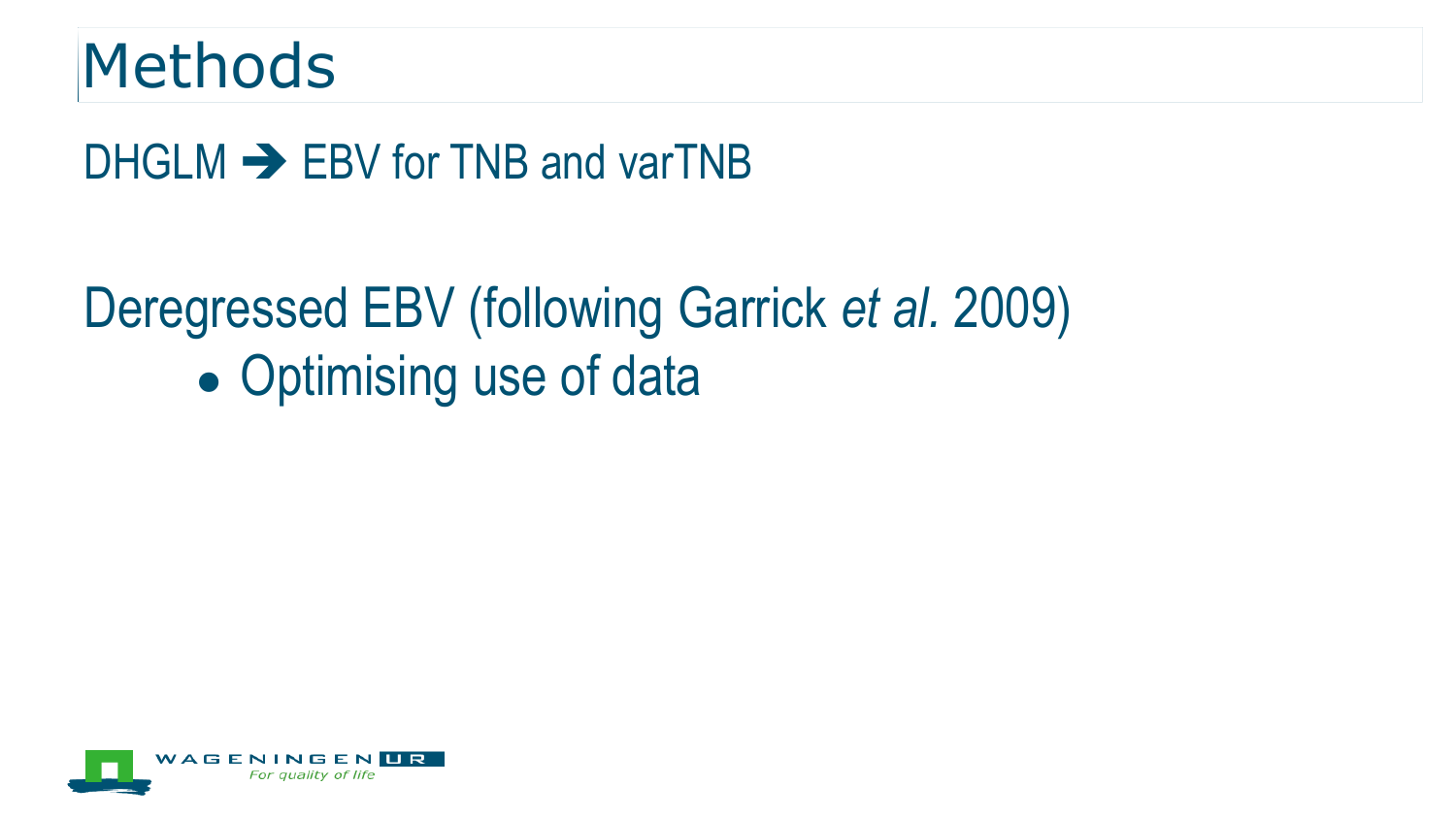#### Methods

 $DHGLM \rightarrow$  EBV for TNB and varTNB Deregressed  $EBV \rightarrow$  optimal use of data

Multi-SNP GWAS  $\rightarrow$  Detecting associations Bayesian Variable Selection Method

 $y = \mu + \chi \beta + e \quad \beta \sim \{$  $N(0, \sigma_{g_0}^2)$  $N(0, \sigma_{g_1}^2)$ with probability:  $\pi_0$ with probability:  $\pi_1$ 

1 in 1,000 SNPs in distribution with large effect

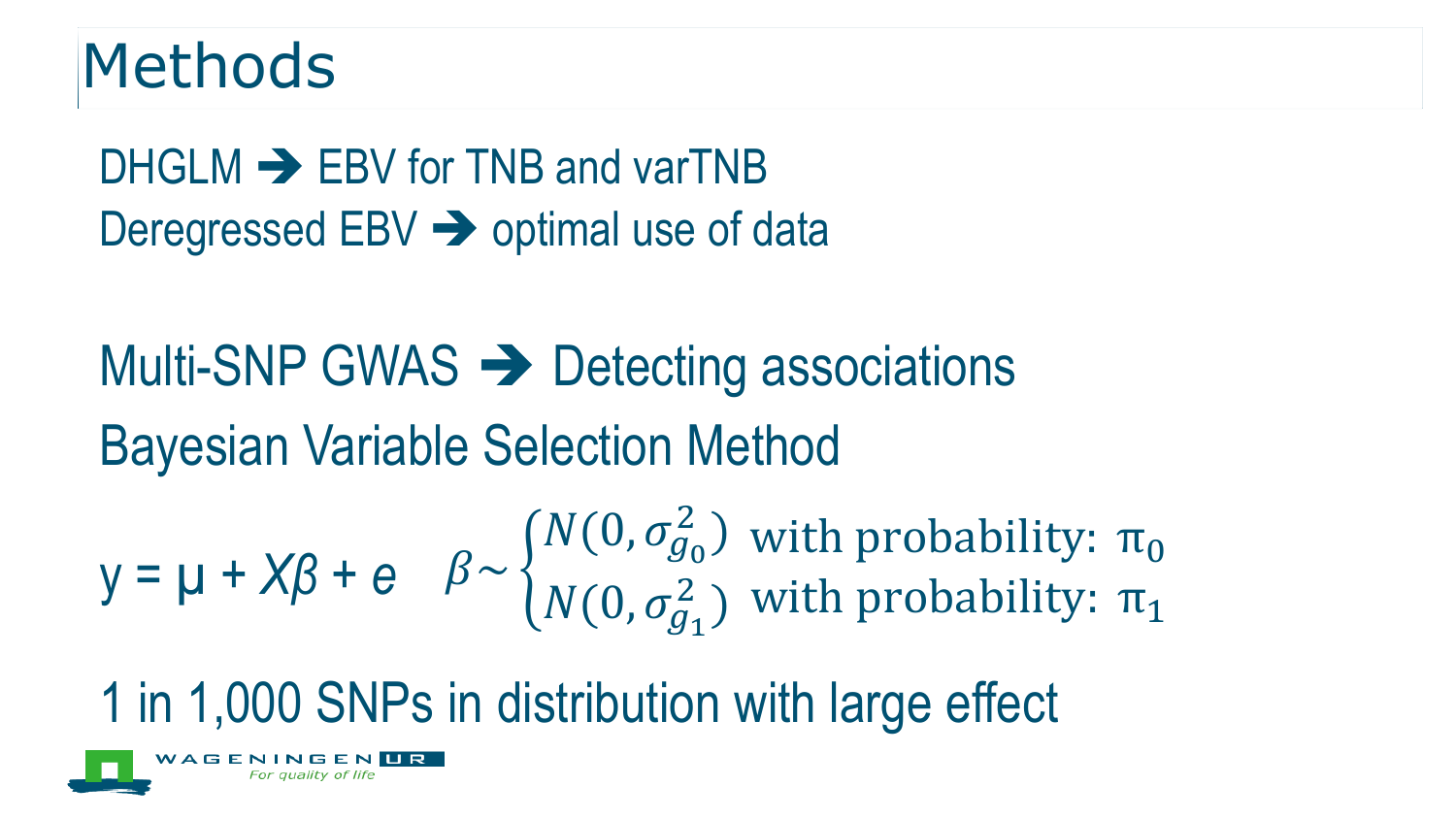## Variance components

| <b>Estimate</b>         | <b>TNB</b> | <b>varTNB</b> |
|-------------------------|------------|---------------|
| <b>Additive genetic</b> | 1.18(0.04) | 0.030(0.003)  |
| <b>Permanent sow</b>    | 0.69(0.02) | 0.15(0.004)   |
| <b>Heritability</b>     | 0.14       |               |
| <b>GCV<sub>SD</sub></b> |            | 0.087         |

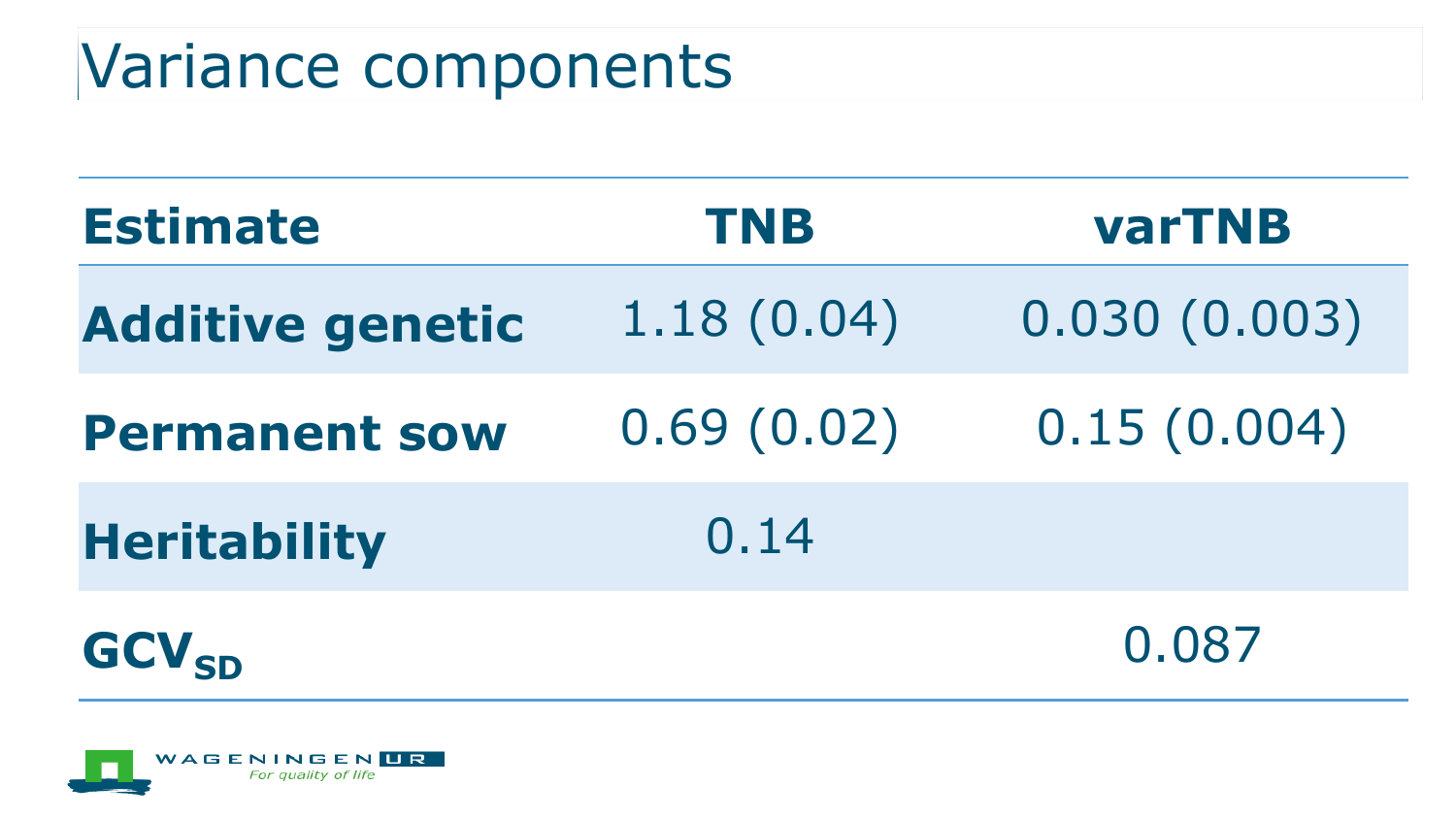Genetic correlations between random effects on TNB and varTNB

| <b>Correlation</b>                                                   | <b>DHGLM</b>  |  |
|----------------------------------------------------------------------|---------------|--|
| <b>Additive genetic</b>                                              | 0.49(0.04)    |  |
| <b>Permanent sow</b>                                                 | $-0.83(0.02)$ |  |
| Genetically if TNB warTNB<br>Non-genetic disturbances TNB and warTNB |               |  |

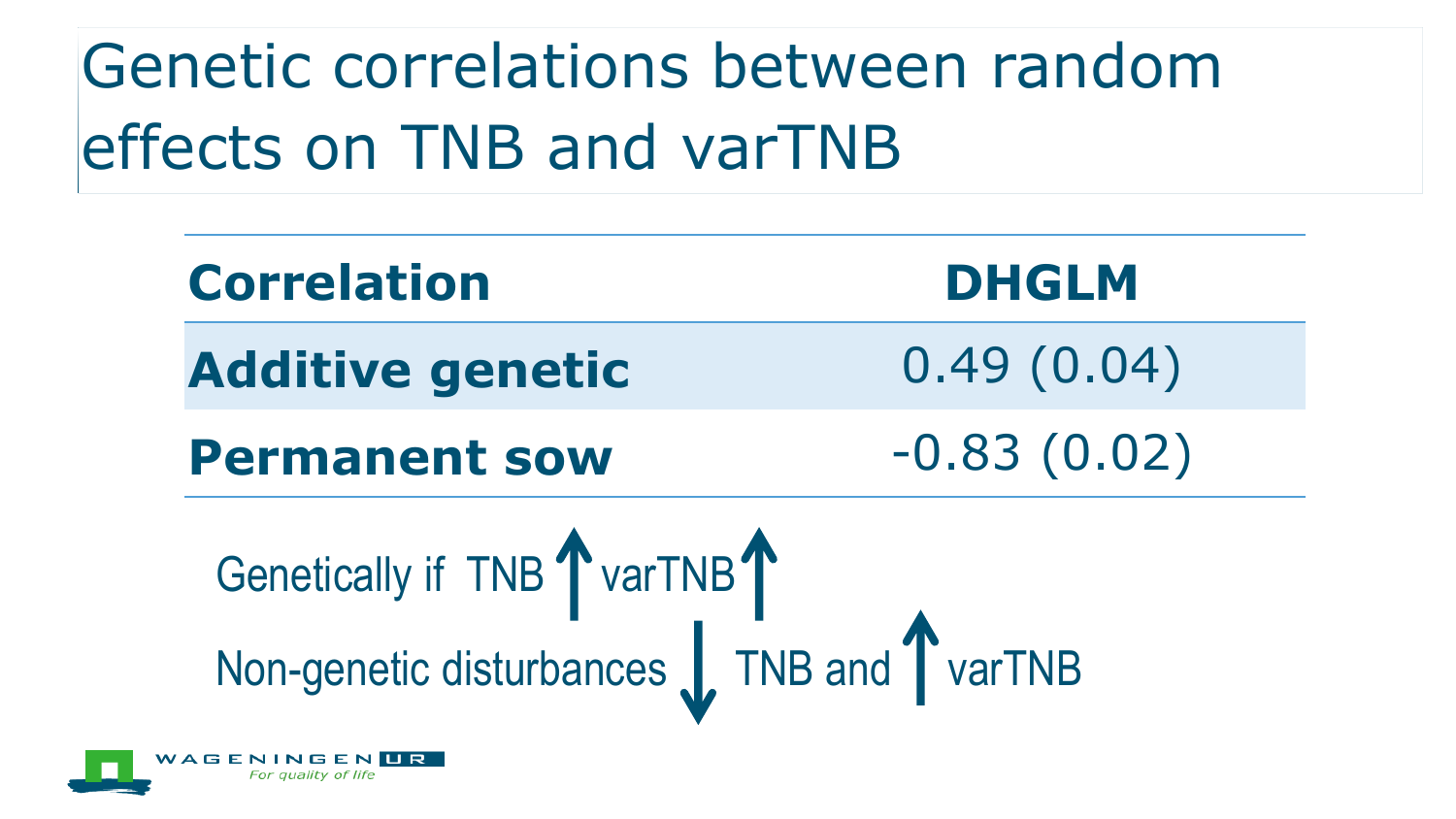## Significant SNP for TNB



Chromosome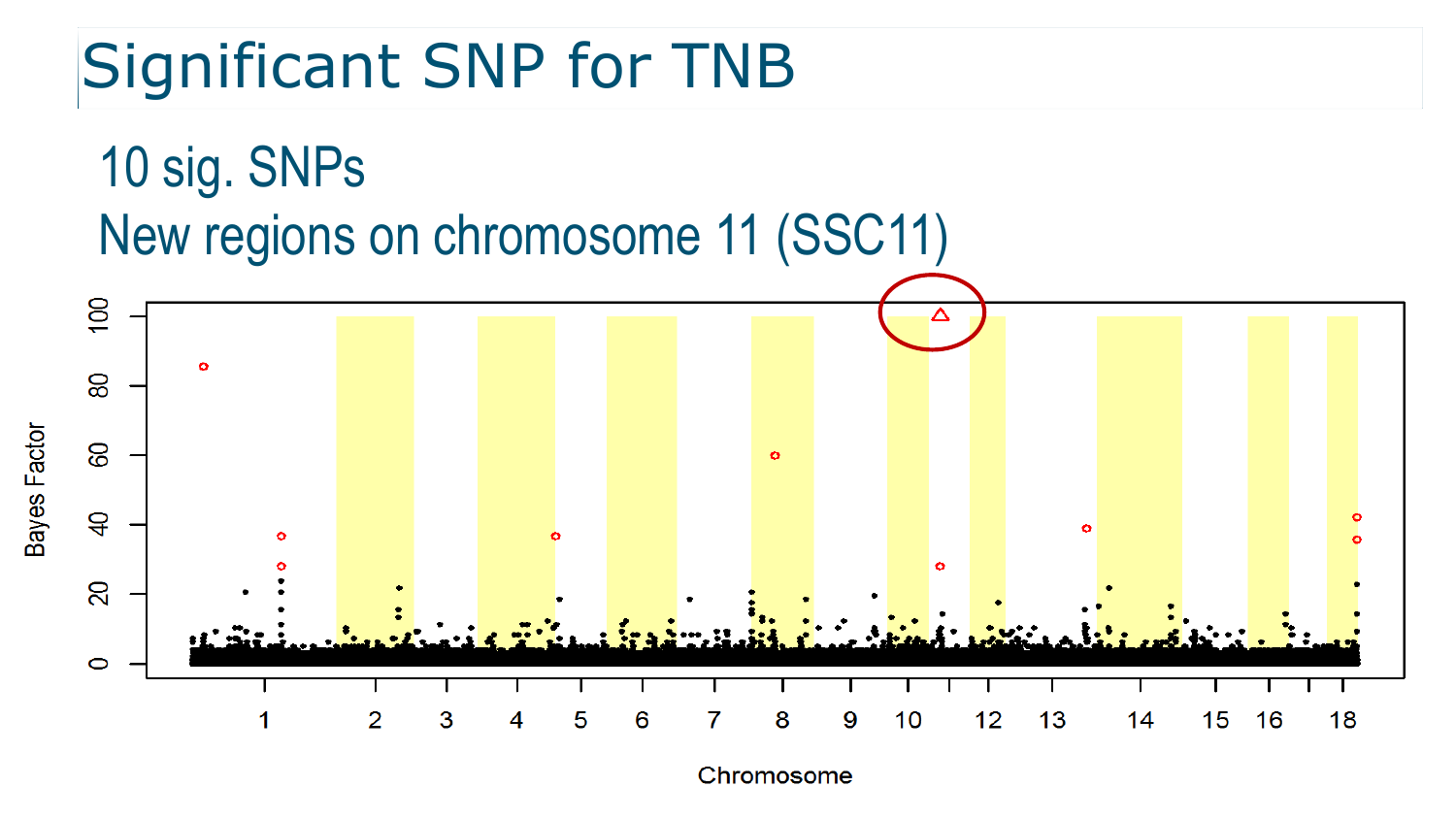## Candidate gene for TNB on SSC11

*ENOX1* – protein coding gene from ecto-CNOX family

- part of electron transport pathways
- associated with mitochondrial membranes
- functions: cellular defense, growth, cell survival

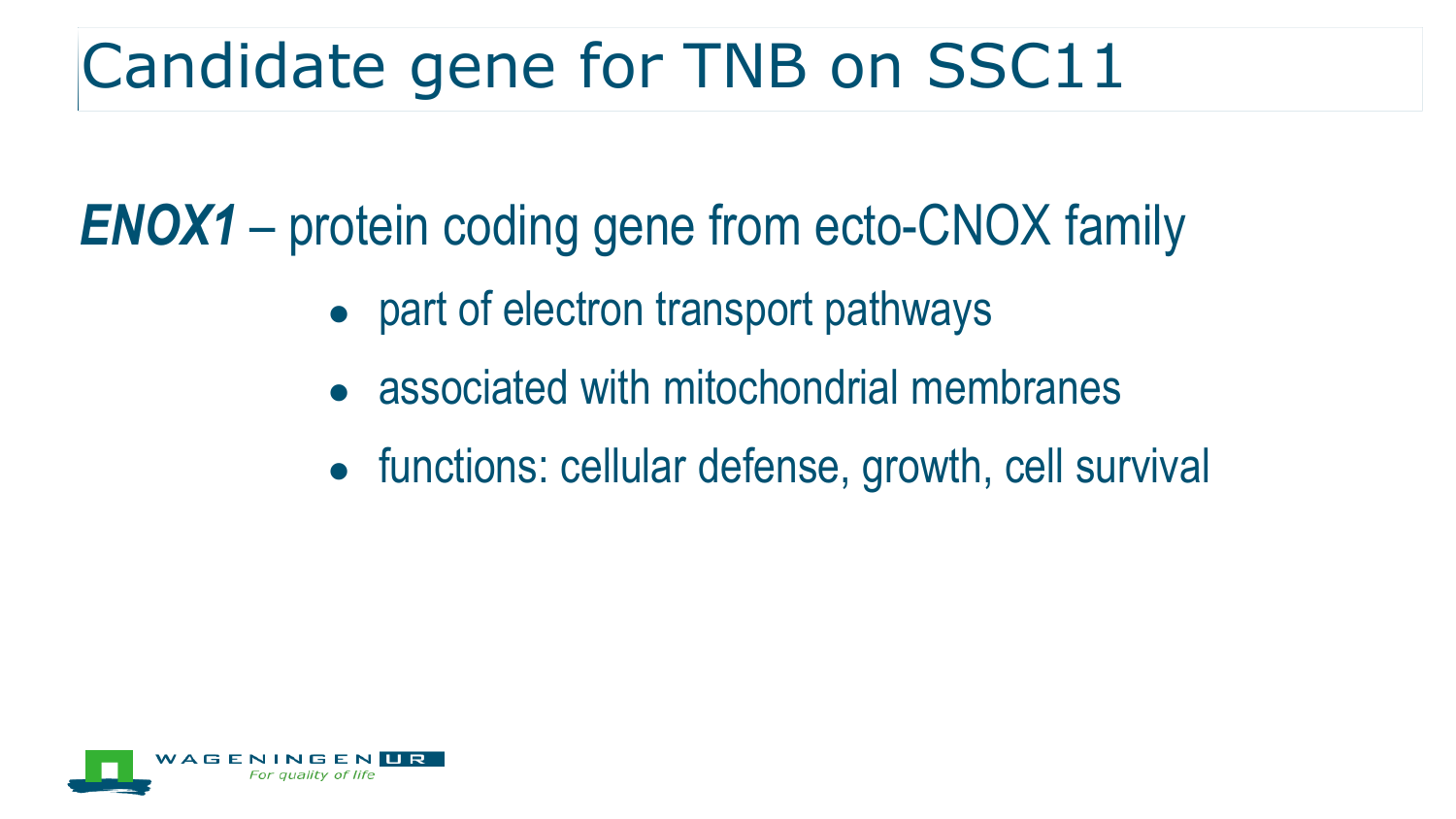## Significant SNPs for varTNB



Chromosome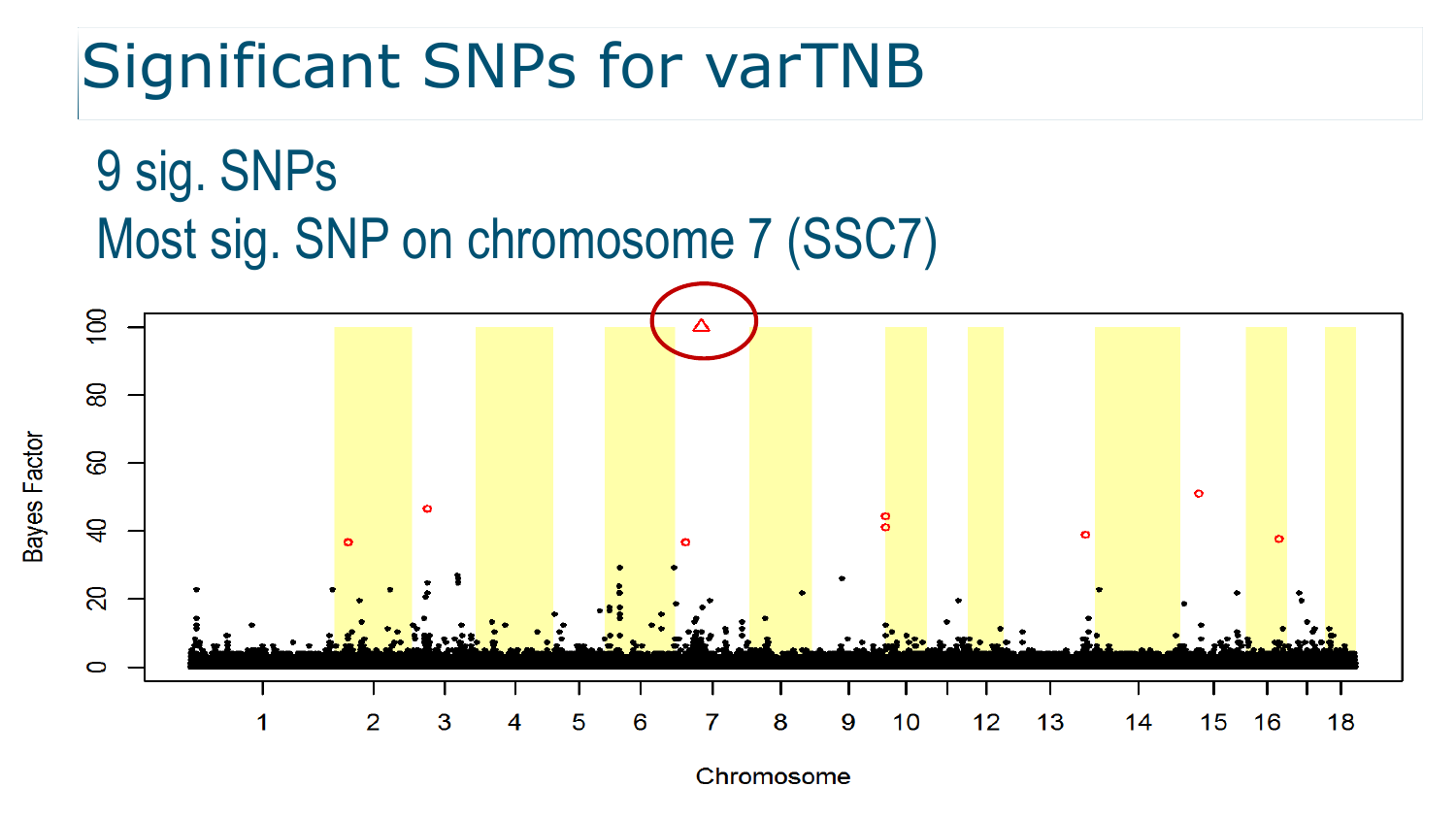## Candidate genes for varTNB on SSC7

*VEGFA* – vascular endothelial growth factor

• activated in angiogenesis and vasculogenesis in fetus (and adult)

#### *HSPCB* (= *HSP90)* – from *Sus scrofa* heat shock family

- activated under stress condition (e.g. heat, hyperthermia, or inflammation)
- maintains proper folding of proteins

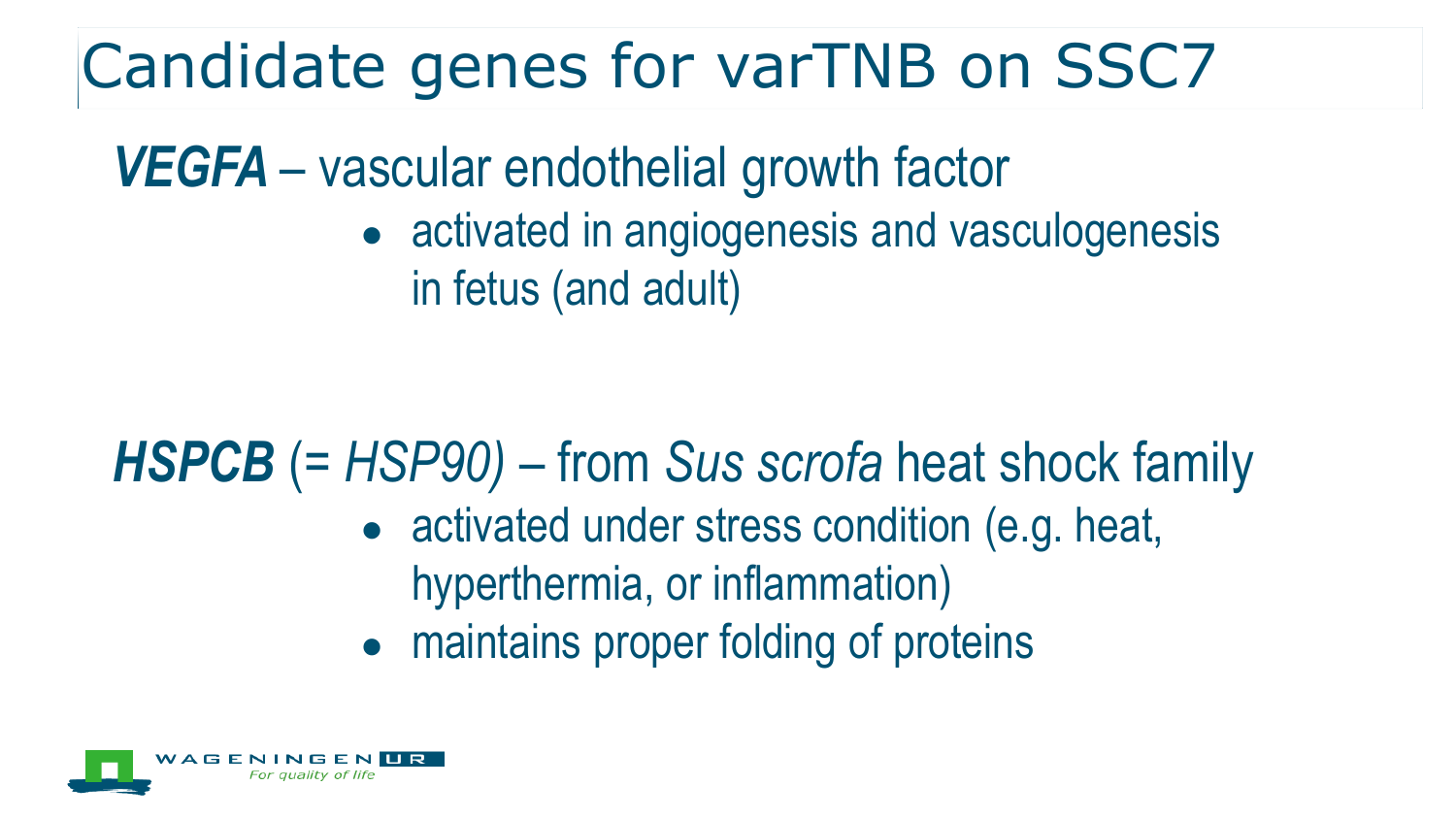#### **Conclusions**

# varTNB has a genetic component Selection for TNB also T varTNB

### New SNPs for TNB detected on SSC11 ● candidate gene **→ ENOX1**

First loci for varTNB in pigs, most significant on SSC7 ● candidate genes *VEGFA* and *HSPCB*